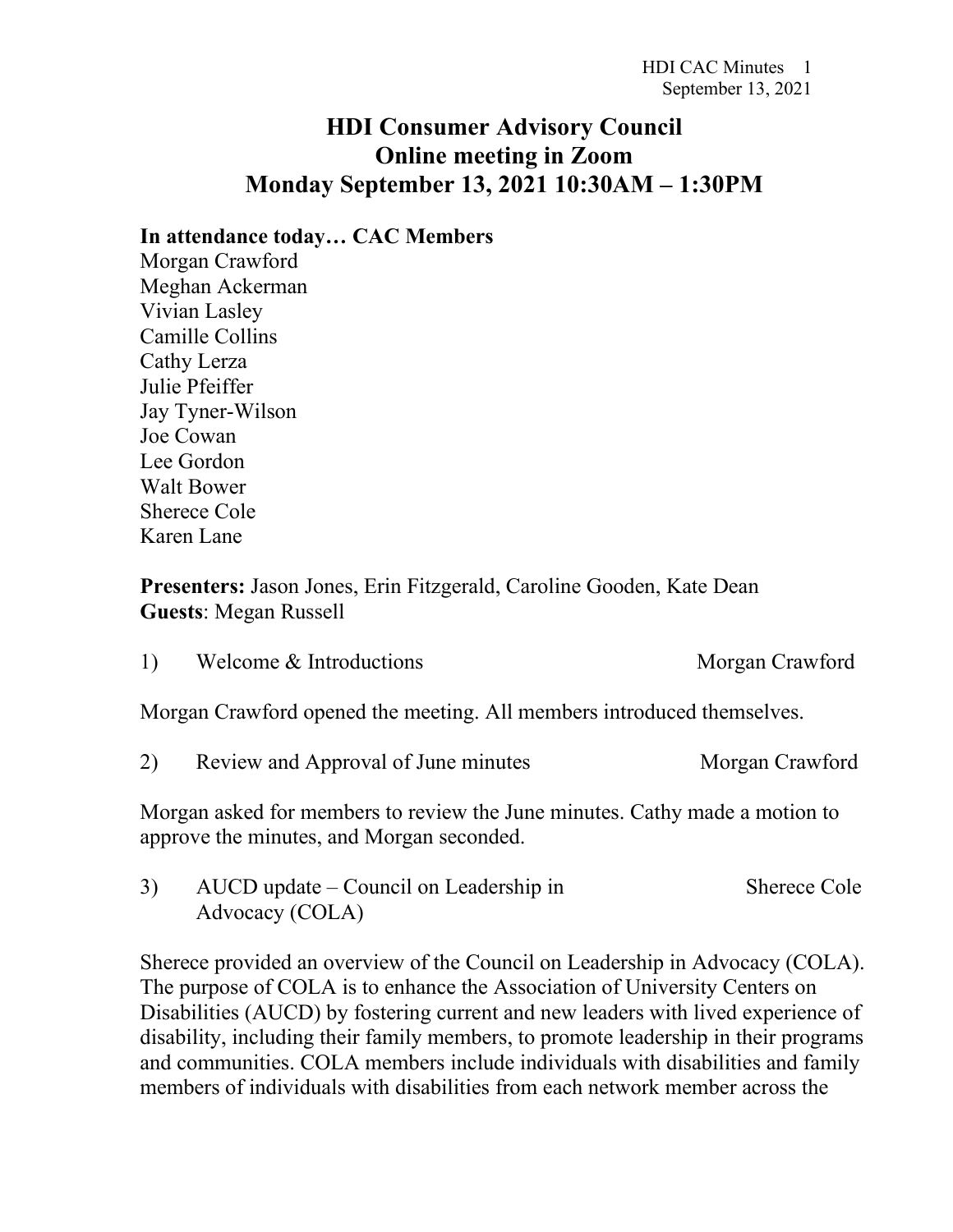AUCD network. Sherece reported that COLA is currently looking for new members. Additionally, Sherece mentioned that the AUCD annual conference will be held virtually on November  $15<sup>th</sup> - 17<sup>th</sup>$ , 2021 from 3:30 – 5:00pm EST.

- 
- 4) ACL/Reeve Resiliency project Jason Jones -Input and feedback from CAC members

Jason Jones introduced the ACL/Reeve Resiliency project. The Recharging Resiliency Together project is a series of online opportunities for people with paralysis. Originally, the project included a mini retreat that was open solely to individuals with paralysis. Due to the COVID-19 pandemic, the project transitioned to offering one online session per month and opened their target audience to include caregivers and stakeholders.

Jason played a video featuring Mark Bogosian, Director, Quality of Life Grants Program, Christopher & Dana Reeve Foundation. Mark stated that social isolation has had the number one negative impact on the lives of people living with disabilities. The purpose of the Recharging Resiliency grant is to address social isolation during the COVID-19 pandemic and to enhance connectedness among people living with paralysis and their communities.

A schedule of virtual workshops presented by the Recharging Resiliency Together project was provided. The next workshop is September  $15<sup>th</sup>$  from  $1:00 - 2:30$ pm EST and will focus on universal design and assistive technology. Additional workshops this year include October  $13<sup>th</sup>$  – Community living and mental wellness, November 10th – Employment, and December 8th – Communication. Joe reported that he participated in the most recent workshop. Morgan asked about conferences on service animals and Jason mentioned the Southeast ADA Center as a resource. Jason closed his presentation by communicating his appreciation for the individuals involved in the CAC council.

5) Kentucky Supported Higher Education Erin Fitzgerald Project (KSHEP) update -Input and feedback from CAC members

Erin Fitzgerald presented updates on the Kentucky Supported Higher Education Project (KSHEP). The purpose of KSHEP is to increase higher education options, access, and success for Kentucky students with intellectual and developmental disabilities. KSHEP is a network of institutions of higher education across the state of Kentucky offering inclusive higher education programs for students with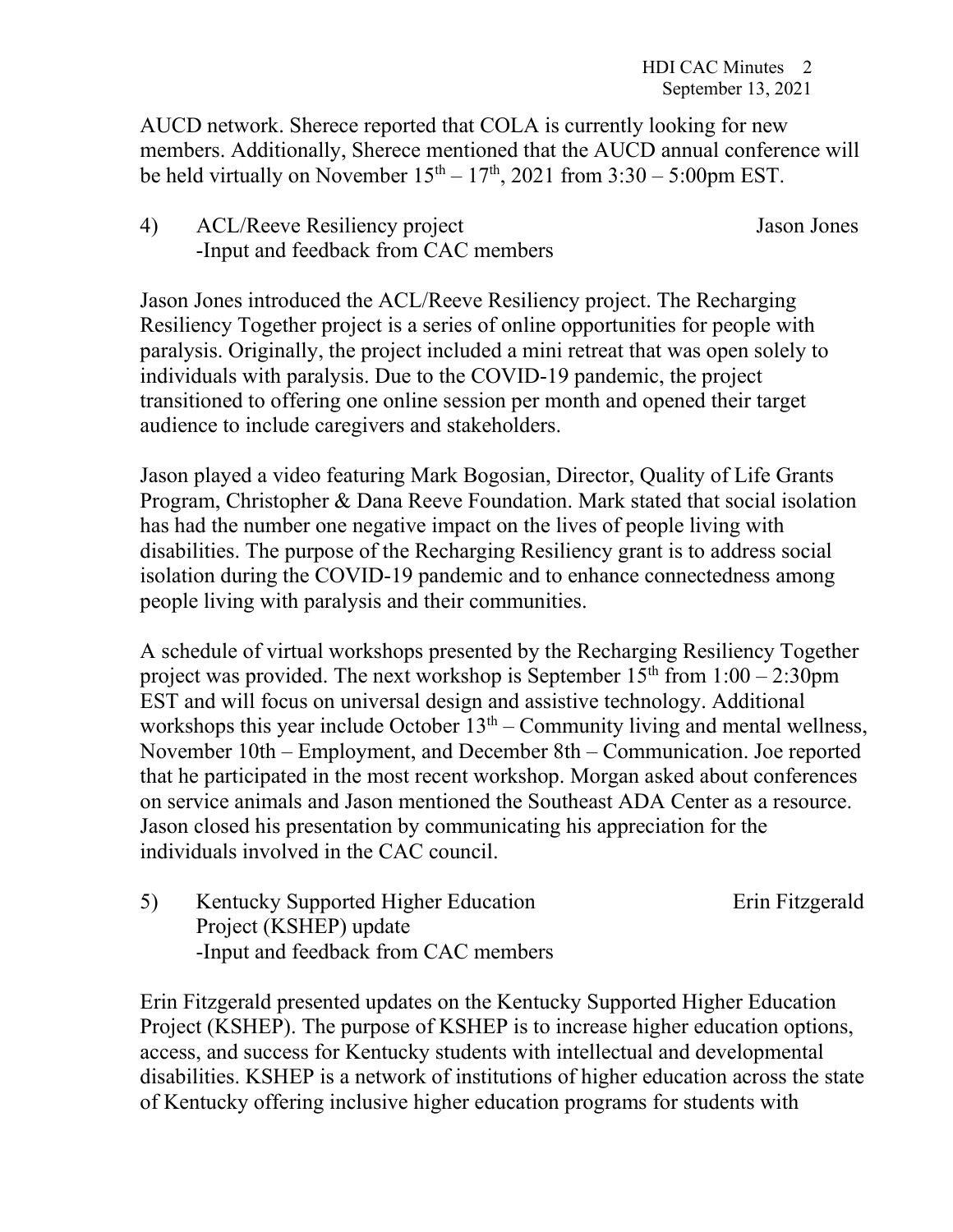disabilities and is supported by the Technical Assistance Center (TAC) project at HDI.

The number of students supported in KSHEP programs has grown. The University of Kentucky CTP is currently supporting one student in a pilot study with an official program launch planned for the upcoming semesters. Murray State University (MSU), Northern Kentucky University (NKU), and Bluegrass Community and Technical College (BCTC) also provide support for students through their CTP programs. NKU and BCTC have started a dual enrollment initiative for high school students.

Erin asked for input and feedback from CAC members on how to increase access and opportunities. Meghan asked about requirements to become a mentor and Erin provided a description of requirements. Meghan also shared a potential connection, Aetna SKY. Aetna SKY is an insurance provider for children in foster care in Kentucky. Vivian asked about the age in which students are introduced to the program. Morgan asked about contact information for KSHEP at UK. Erin closed her presentation by showing her appreciation for being able to present today.

6) LEND update Caroline Gooden -Input and feedback from CAC members

Caroline provided an update on the Kentucky Leadership Education in Neurodevelopmental Disabilities (LEND) grant. The purpose of the LEND grant is to implement an interdisciplinary training program across several state universities and to apply lessons learned about best practices to improve services and outcomes for persons with ASD and related neurological disabilities. LEND consists of nine trainees from diverse disciplines and is supported by a leadership team and faculty with a wide range of expertise. LEND is a 12-month program that requires participation in lecture/discussion courses, practicum courses, and over 300 hours of training. Meghan suggested adding more information about faculty background on the website and Caroline concurred.

7) Child Care Aware (CCA) update Kate Dean -Input and feedback from CAC members

Kate Dean provided a Child Care Aware (CCA) update and began by stating the CCA is a statewide network of childcare referral services and resources. The focus of CCA is two-fold, supporting access to safe, affordable, quality childcare for families and providing professional development for childcare providers and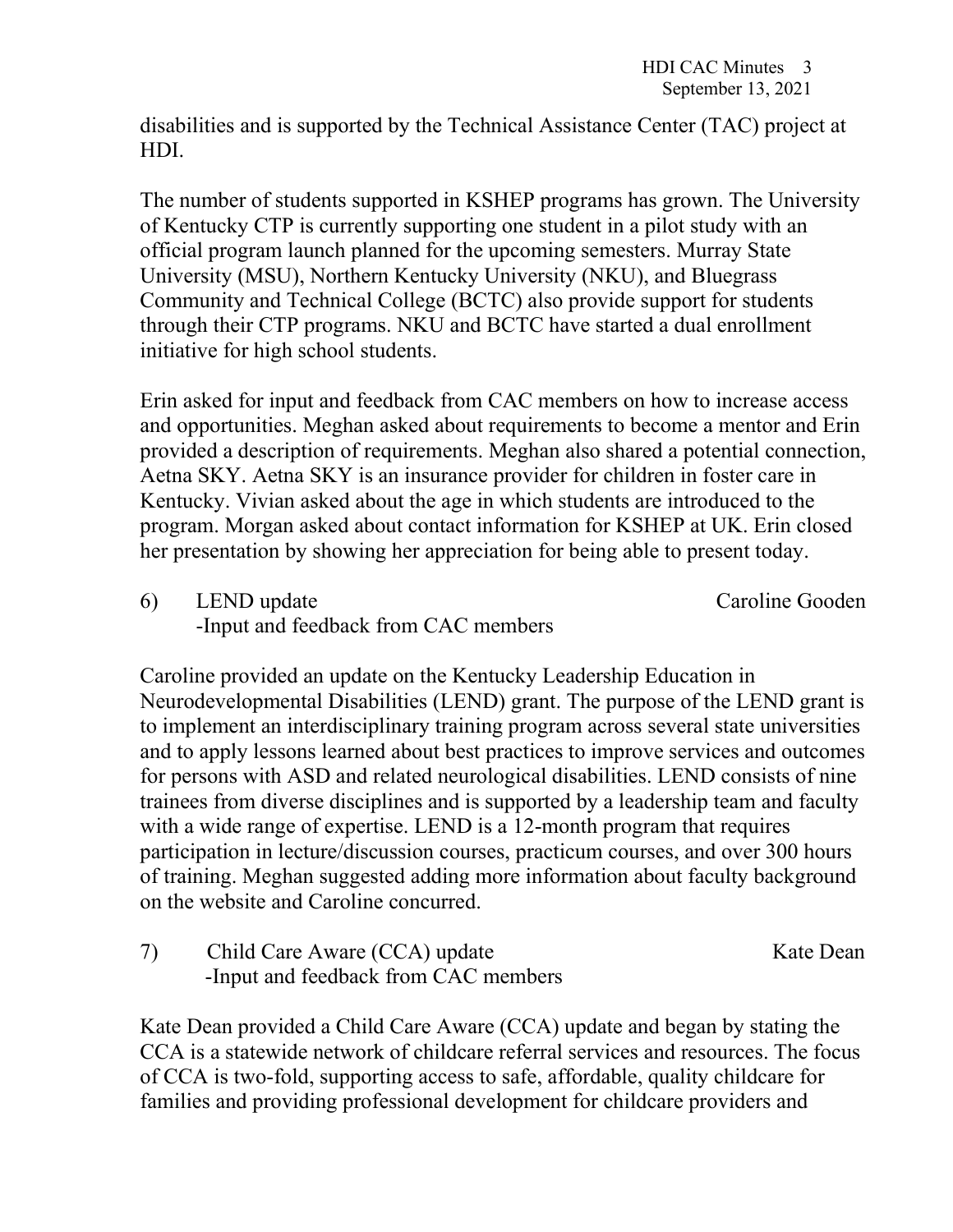trainers. Kate shared several downloadable resources from the website, including a childcare provider checklist, which can help parents make an informed decision. The Child Care Assistance Program (CCAP) was also discussed. CCAP provides financial assistance for childcare and is available to families who meet the income and work requirements. Kate then discussed several resources and services provided by CCA including the Kynect benefits portal, Kentucky All Stars, and Learn the Signs Act Early.

Kate asked for feedback from CAC members on how to improve collaboration, access, and recruitment. Meghan shared a personal story about barriers to finding childcare and Morgan suggested an outside resource. Lee suggested paying a higher rate to childcare agencies who care for children with special healthcare needs to improve options. Kate reported that these variations in rates currently exist. Walt asked a question about education requirements and credentialed trainer levels and Kate shared that there is a matrix to help determined levels. Kate closed her presentation by communicating her appreciation for the members of the CAC.

8) Agency Updates (P & A, DD Council, DDID, Each Agency OCSHN, OVR)

**DD Council** – Jennifer Hicks sent an update, which Walt read. The full Council met via Zoom last month. Committees and work teams have appointed new chairs. Recently seven new members were appointed by the Governor, including Regina Watts, Micah Peace, Scott Collins, Nick Carpenter, Casey Allen, Aisha Omar and Mark Leach. The Council is working toward designing a scholarship award named after former member and Chair, Chastity Ross. This scholarship will pay for a self-advocate to attend a conference that helps them become better advocates. The next DD Council magazine will be out in January and will be both digital and physically printed. The feds have released the new program that will allow staff to enter their annual reports for 2020. These are due at the end of the year. The next DD Council meeting will be in November.

**Division of Developmental and Intellectual Disabilities** – Cathy Lerza discussed DDID's participation in National Core Indicators (NCI). Cathy shared new NCI data from the website. The NCI quality improvement committee met recently to review the newest data and is in the process of forming a set of improvement recommendations. The Support for Community Living (SCL) and Michelle P waiver providers are to use the survey results and the committee recommendations in their quality